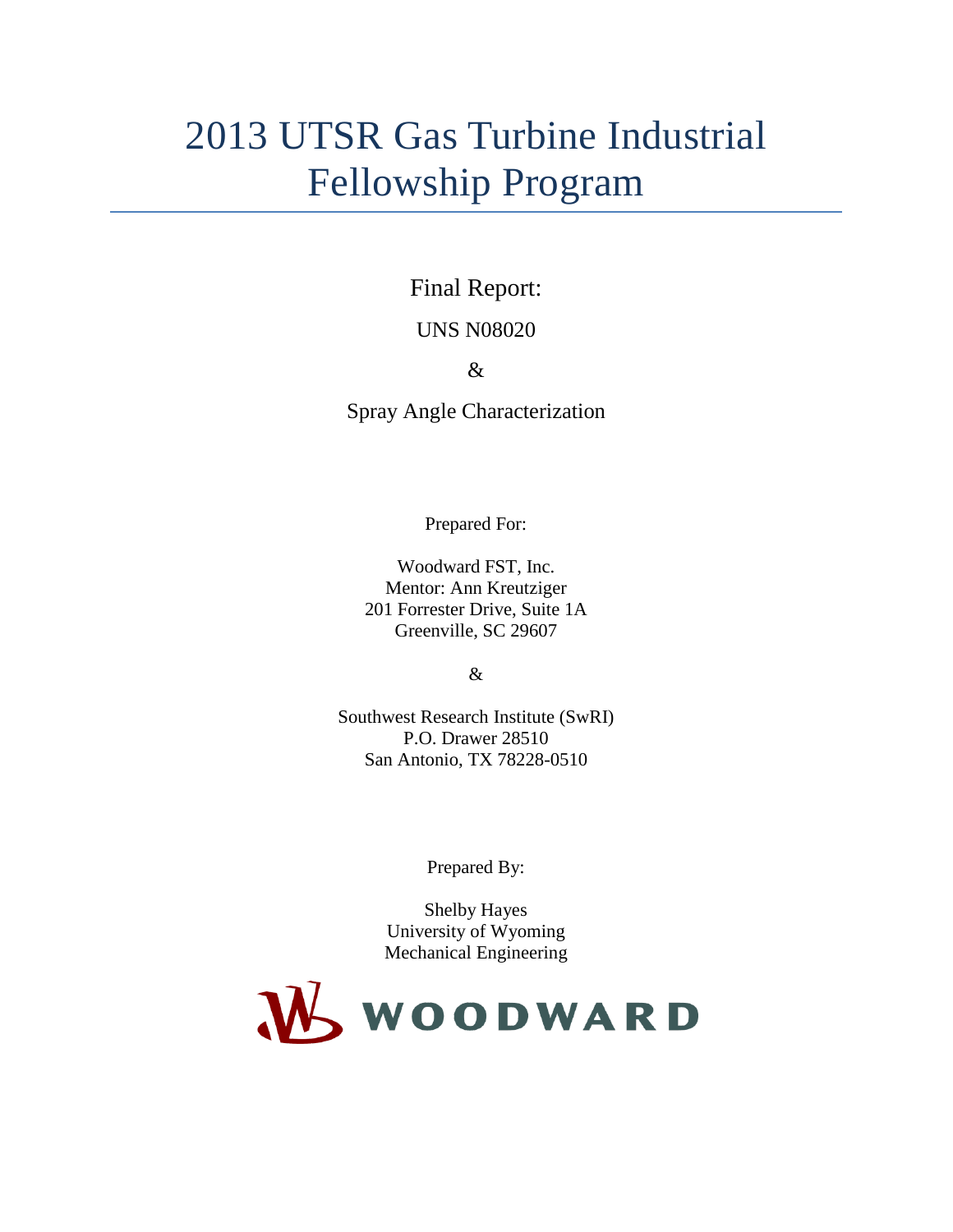

| <b>Table of Contents</b> |  |
|--------------------------|--|
|                          |  |
|                          |  |
|                          |  |
|                          |  |
|                          |  |
|                          |  |
|                          |  |
|                          |  |
|                          |  |
|                          |  |
|                          |  |
|                          |  |
|                          |  |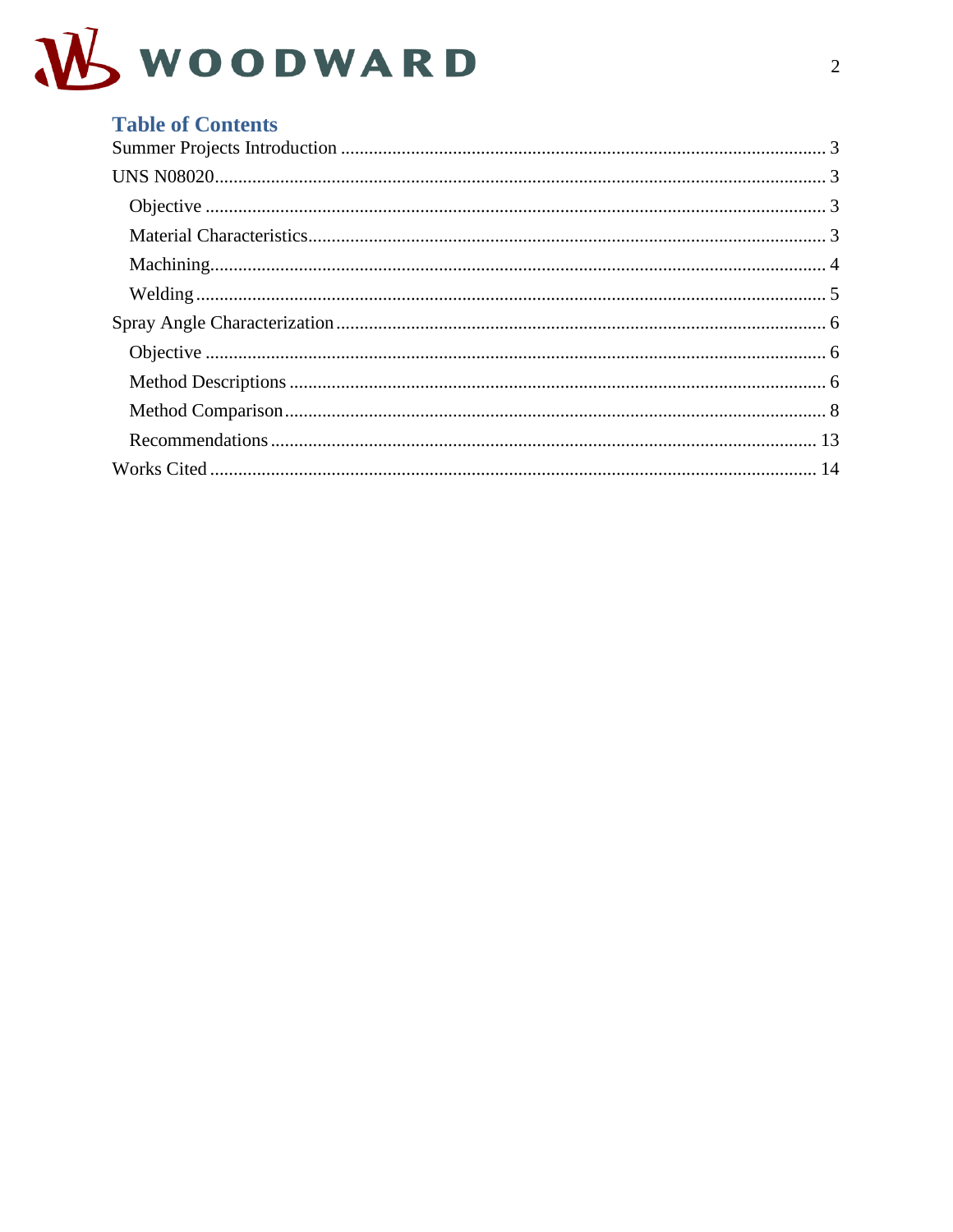

#### **Summer Projects Introduction**

<span id="page-2-0"></span>Woodward integrates leading-edge technologies into fuel, combustion, fluid, actuation, and electronic control systems for the aerospace and energy markets.<sub>[1]</sub> Woodward has 10 offices in the United States of America, and 27 other offices around the world. Woodward, Greenville is located in South Carolina, and is focused primarily on fuel delivery and ignition. A few of the products manufactured here are: injectors, nozzles, swirlers, and igniters. This report will focus on two projects. The first project, UNS N08020, was focused on the improvement of Woodward products through a change the material. And the second project, Spray Angle Characterization, was focused on improving the productivity of Woodward procedures by standardizing the method of measuring spay angle.

#### **UNS N08020**

<span id="page-2-1"></span>The components that Woodward manufactures are exposed to extremely harsh environments within the gas turbines, making the material composition of the components critical. In an effort to improve the quality and cost of their products, Woodward has started to incorporate UNS N08020 into the design of various projects. UNS N08020 is a nickel-chromium alloy designed specifically for these harsh and corrosive environments. Its material characteristics are superior to those of 300 series stainless steels, and though it is inferior to other high nickel alloys such as Hast-X or Inco 625, it is much more cost efficient.

#### <span id="page-2-2"></span>**Objective**

The purpose of the UNS N08020 project is to research the material, compile an engineering report on any pertinent information, and to begin weld trials in an effort to familiarize Woodward with the material. A better understanding of UNS N08020 is crucial to the success of projects that require this material in various components. This report will only include a summary of the results found.

#### <span id="page-2-3"></span>**Material Characteristics**

The following tables of material characteristics compare the following metals: UNS N08020, Stainless Steel 316, Hastelloy X and Inconel 625.

| ----          |         |             |                          |          |           |           |           |             |             |               |           |           |                         |
|---------------|---------|-------------|--------------------------|----------|-----------|-----------|-----------|-------------|-------------|---------------|-----------|-----------|-------------------------|
| Allov         | Ni      | $_{\rm Cr}$ | Cu                       | Mo       | Mn        | <b>Nb</b> | Si        | Þ           |             | C             | Fe        | Al        | <b>Other</b>            |
| 8020          | 32-38   | 19-21       | $3 - 4$                  | $2 - 3$  | $0 - 2$   | $0-1$     | $0-1$     | $0 - 0.025$ | $0 - 0.002$ | $0 - 0.07$    | $30 - 45$ |           |                         |
| 316           | $10-14$ | 16-18       | $0 - 0.75$               | $2 - 3$  | $0 - 2$   |           | $0-1$     | $0 - 0.045$ | $0 - 0.03$  | $0 - 0.08$    | 61-72     |           | $0.5 - 2.5$ Co, 0.2-1 W |
| <b>Hast X</b> | 49-50   | $20.5 - 23$ | $0 - 0.5$                | $8-10$   | $0 - 1$   |           | $0-1$     | $0 - 0.04$  | $0 - 0.03$  | $0.05 - 0.15$ | 17-20     | $0 - 0.5$ | $0-1.5$ Co, 0.6 W       |
| Inc 625       | 58-61   | $20 - 23$   | $\overline{\phantom{a}}$ | $8 - 10$ | $0 - 0.5$ | 3.6       | $0 - 0.5$ | $0 - 0.015$ | $0 - 0.015$ | 0.05          | 0-5       | 0.2       | $0-1$ Co, $0.2$ Ti      |

#### *Specified Chemistry*

Data taken from Rolled Alloys, Inc. and compared to other sources.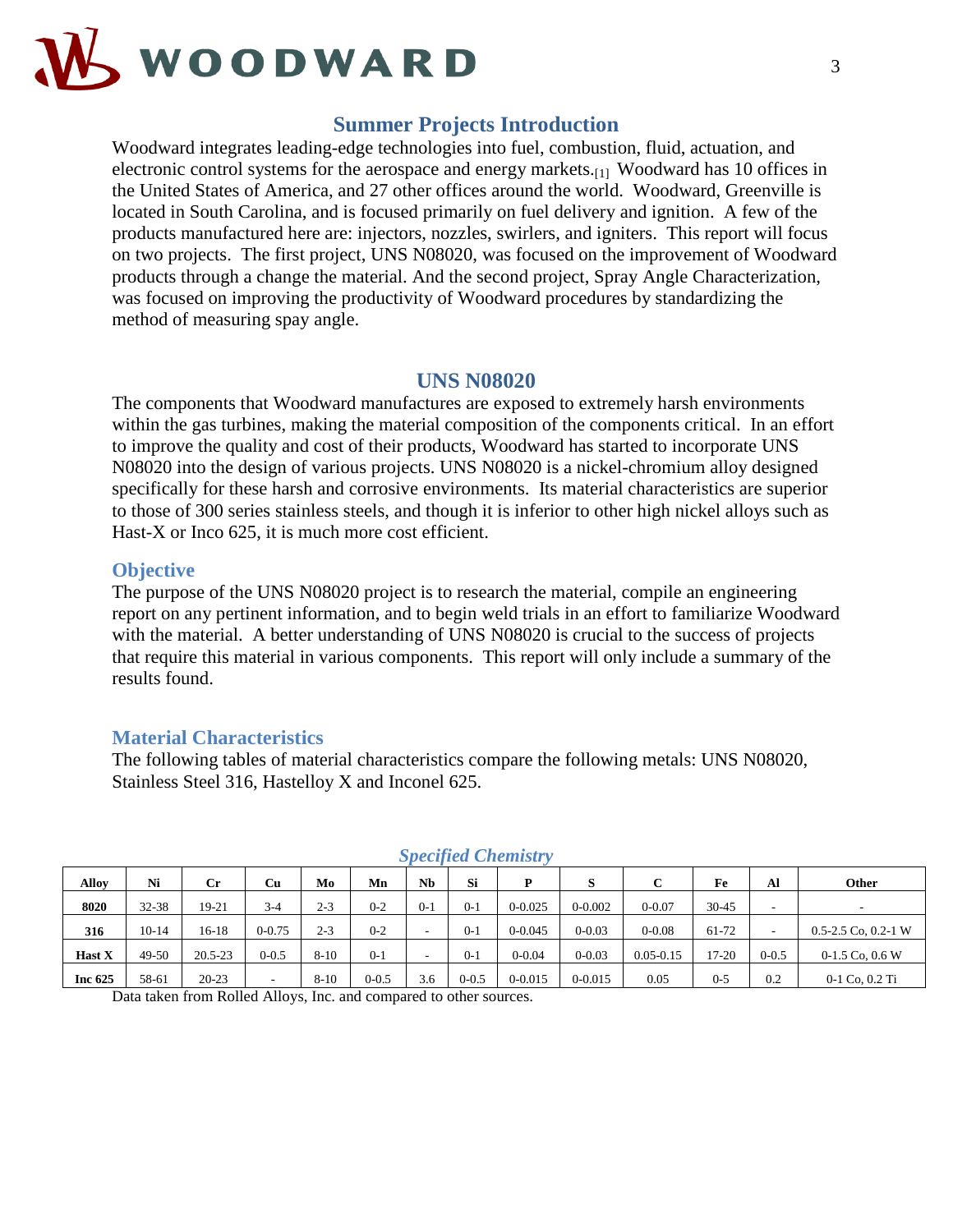

| Alloy         | <b>Density</b><br>$(lbs/in^3)$ | <b>Modulus of</b><br><b>Elasticity</b><br>(Msi) | Ultimate<br><b>Strength</b><br>(ksi) | Yield<br><b>Strength</b><br>(ksi) | Elongation<br>$(\%)$ | <b>Melting</b><br>Point $(^{\circ}F)$ | Hardness,<br><b>Brinell</b> | Hardness,<br><b>Rockwell B</b> |
|---------------|--------------------------------|-------------------------------------------------|--------------------------------------|-----------------------------------|----------------------|---------------------------------------|-----------------------------|--------------------------------|
| 8020          | 0.278                          | 28                                              | 80                                   | 35                                | 30                   | 2525-2630                             | 217                         | 95                             |
| 316           | 0.285                          | 29                                              | 75                                   | 30                                | 40                   | 2500-2650                             | 217                         |                                |
| <b>Hast X</b> | 0.297                          | 30                                              | 110                                  | 56                                | 45                   | 2300-2470                             | $\overline{\phantom{0}}$    | 92                             |
| Inc $625$     | 0.305                          | 30                                              | 120                                  | 60                                | 44                   | 2350-2460                             | $\overline{\phantom{0}}$    |                                |

#### *Mechanical Properties*

Data taken from Rolled Alloys, Inc. and compared to other sources.

| <b>Thermal Expansion</b> | Expansion Coefficient $(10^{-6}/^{\circ}C)$ |        |            |            |  |  |  |
|--------------------------|---------------------------------------------|--------|------------|------------|--|--|--|
| $20^{\circ}$ C to:       | N08020                                      | $316*$ | Hast $X^*$ | Inc $625*$ |  |  |  |
| <b>100</b>               | 14.7                                        | 16.5   | 13.0       | 12.8       |  |  |  |
| <b>200</b>               | 15.1                                        | 17.0   | 13.5       | 13.1       |  |  |  |
| 350                      | 15.7                                        | 17.5   | 14.0       | 13.7       |  |  |  |
| 450                      | 15.9                                        | 17.8   | 14.5       | 14.1       |  |  |  |
| 900                      | 17.2                                        | 19.3   | 16.4       | 16.0       |  |  |  |

#### *Thermal Properties*

\*Data interpolated from A to Z of Materials,<http://www.azom.com/>

| <b>Temperature</b>   | Thermal Conductivity $(W/m \cdot K)$ |         |         |            |  |  |  |
|----------------------|--------------------------------------|---------|---------|------------|--|--|--|
| $^{\circ}\mathrm{C}$ | N08020                               | 316 SS* | Hast X* | Inc $625*$ |  |  |  |
| 50                   | 12.2                                 | 14.6    | 9.9     | 10.2       |  |  |  |
| 100                  | 13.1                                 | 16.3    | 10.9    | 11.0       |  |  |  |
| <b>200</b>           | 14.8                                 | 17.2    | 12.9    | 12.5       |  |  |  |
| 300                  | 16.5                                 | 18.7    | 14.9    | 14.0       |  |  |  |
| 400                  | 18.1                                 | 20.1    | 16.9    | 15.5       |  |  |  |

\*Data interpolated from A to Z of Materials,<http://www.azom.com/>

#### <span id="page-3-0"></span>**Machining**

UNS N08020 requires more power than carbon steels to machine. General recommendations from Rolled Alloys for machining UNS N08020 are listed below.

- Machine tools should be rigid and used to no more than 75% of their rated capacity. Both work piece and tool should be held rigidly; tool overhang should be minimized.
- Tools, either high speed steel or cemented carbide, should be sharp, and reground at predetermined intervals. Turning operations require chip curlers or breakers.
- Feed rate should be high enough to ensure that the tool cutting edge is getting under the previous cut thus avoiding work-hardened zones. Slow speeds are generally required with heavy cuts. Approximate speeds for turning with high speed steel tools are 0.33 - 0.38 surface meter/second and for drilling 0.23 - 0.28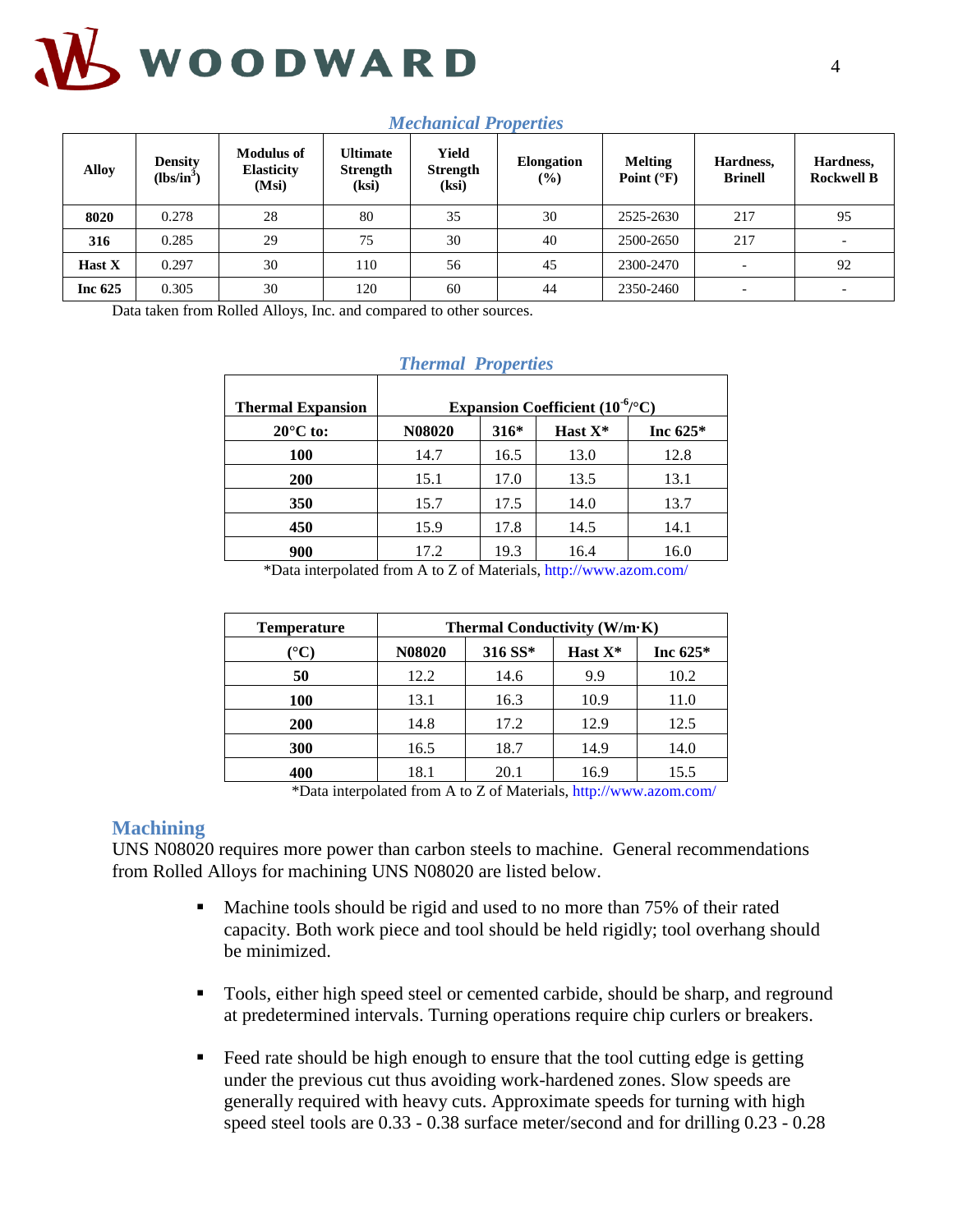

m/s. Lubricants, such as sulfur-chlorinated petroleum oil, are suggested. Such lubricants may be thinned with paraffin oil for finish cuts at higher speeds.

- The tool should not ride on the work piece as this will work harden the material and result in early tool dulling or breakage.
- Band sawing suggestion: Lenox<sup>®</sup> Matrix 2 blade, variable pitch 12.7-8.5mm (2-3 teeth per 25mm) for large billet, 8.5-6.35mm pitch (3-4 teeth per 25mm) for smaller bar. The coolant mix should be rich, about 5:1 water to solvent. Blade set up should be rigid, with no gap. Speeds about 0.38-0.41 meter/second.

#### <span id="page-4-0"></span>**Welding**

A fundamental issue when welding UNS N08020 is hot tears or cracking during solidification. Listed below are basic recommendations from the suppliers to prevent hot tears when welding UNS N08020.

#### *Weld Materials*

(The welding information in this section pertains primarily to TIG welding.)

- Use high purity raw materials when manufacturing the weld fillers (minimize dilution). In addition, cleanliness of the weld materials should be highly stressed.
- Reduction of phosphorus, sulfur and silicon in the chemistry of UNS N08020 improves the weldability.
- Corrosion Materials specifies using ER320LR filler metal for TIG welding UNS N08020, and AWS ERNiCrMo-3 for TIG welding to other metal alloys such as 316, C276 and Alloy 22.
- The nickel alloy weld filler used with UNS N08020 gives a more viscous weld pool than is the case with conventional stainless fillers. Do not raise the welding current to improve fluidity, it is ineffective.

#### *Heat Input and Interpass Temperature*

- Welding heat input should be as low as feasible for the joint involved.
- Interpass temperatures should be kept below  $100^{\circ}$ C. Low interpass temperature minimizes the chances of nickel alloy weld bead solidification cracking.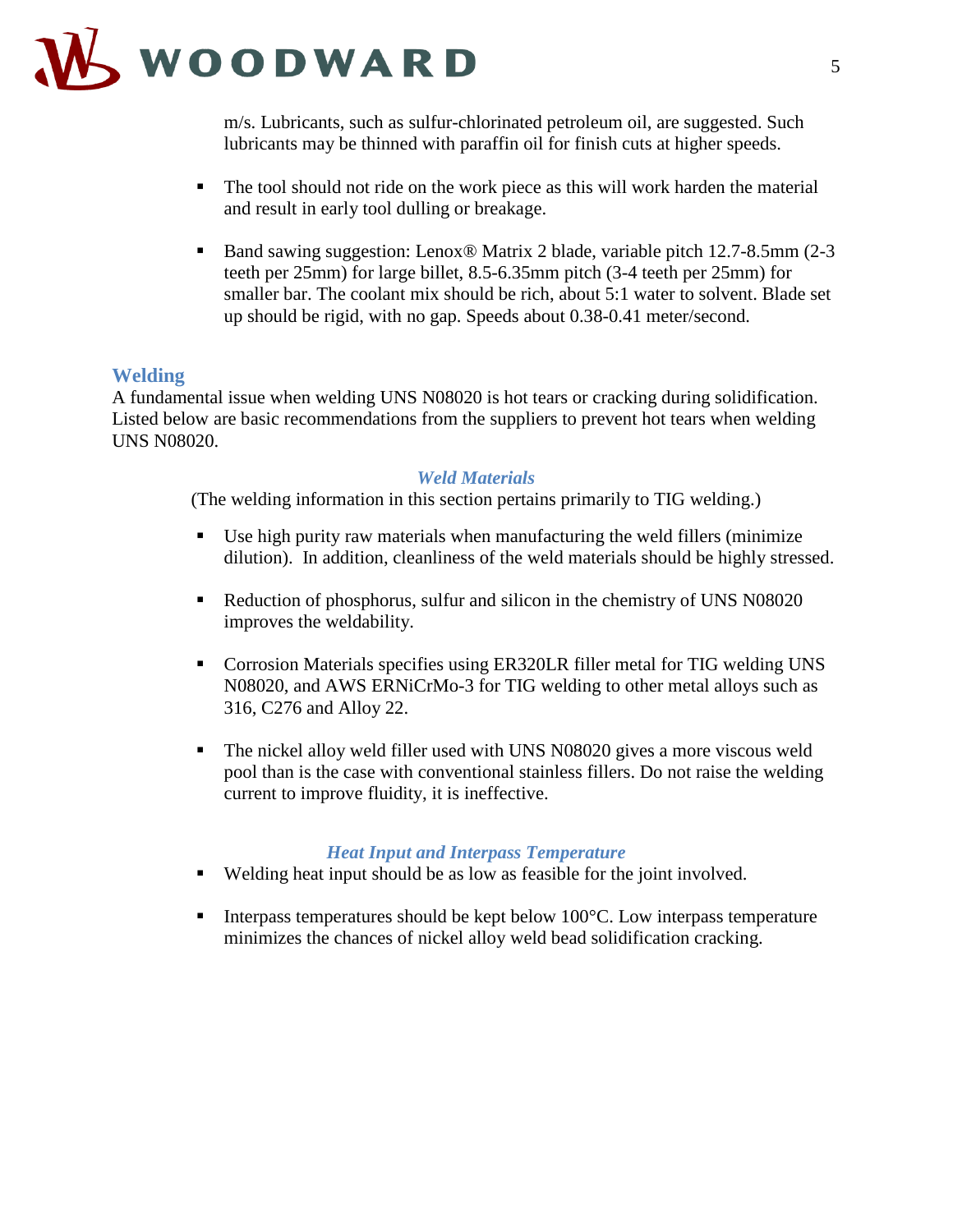

#### **Spray Angle Characterization**

<span id="page-5-0"></span>The spray angle of a given atomizer is the angle formed by two straight lines which are tangent to the outer edge of the sprayed cone and drawn from the discharge orifice to a specified distance downstream of the nozzle.[2] This angle is very important for the quality assurance of various Woodward products.

#### <span id="page-5-1"></span>**Objective**

The purpose of a spray angle characterization study was to standardize the procedures Woodward uses to measure the cone angle of sprayed liquid fuel. This study includes data gathered on all of the measurement methods, a comparison of these methods and a final recommendation of how Woodward should conduct the spray angle measurements in the future.

#### <span id="page-5-2"></span>**Method Descriptions**

The four methods that Woodward uses to obtain the spray angle are: measuring by hand, taking pictures, using the Habco vision system, and using a vertical flow apparatus (production method). The vertical flow apparatus is not included in this study due to constraints on equipment and time. The remaining three methods are described below along with some general pros and cons based on experience with using the three different methods.

*Note:* Throughout this report a flow stand is mentioned; the flow stand is the equipment in which the atomizers are flowed. The flow stand holds the atomizer in place, keeps the fuel moving at a constant pressure, captures and recycles/disposes of the fuel that is flowed through the atomizers, and takes various measurements of the test apparatus such as mass flow rate and temperature of the fuel.

#### *Hand*

Measuring the spray angle by hand was the least technical of the methods. First, the flow stand apparatus is set up (set up procedures not included in this report), and the fuel was brought to the prescribed pressure and mass flow rate. Then, a protractor was held inside the flow stand as close to the spray cone as possible without touching the cone, this is shown below in Figure 1.



**Figure 1: Measuring Spray Angle by Hand**

Markings on the protractor were visual indicators of what portion of the protractor should be parallel with the edges of the spray cone; this ensured that the measurement was consistent with the defined spray angle. Note: the define spray angle will be discussed in the Method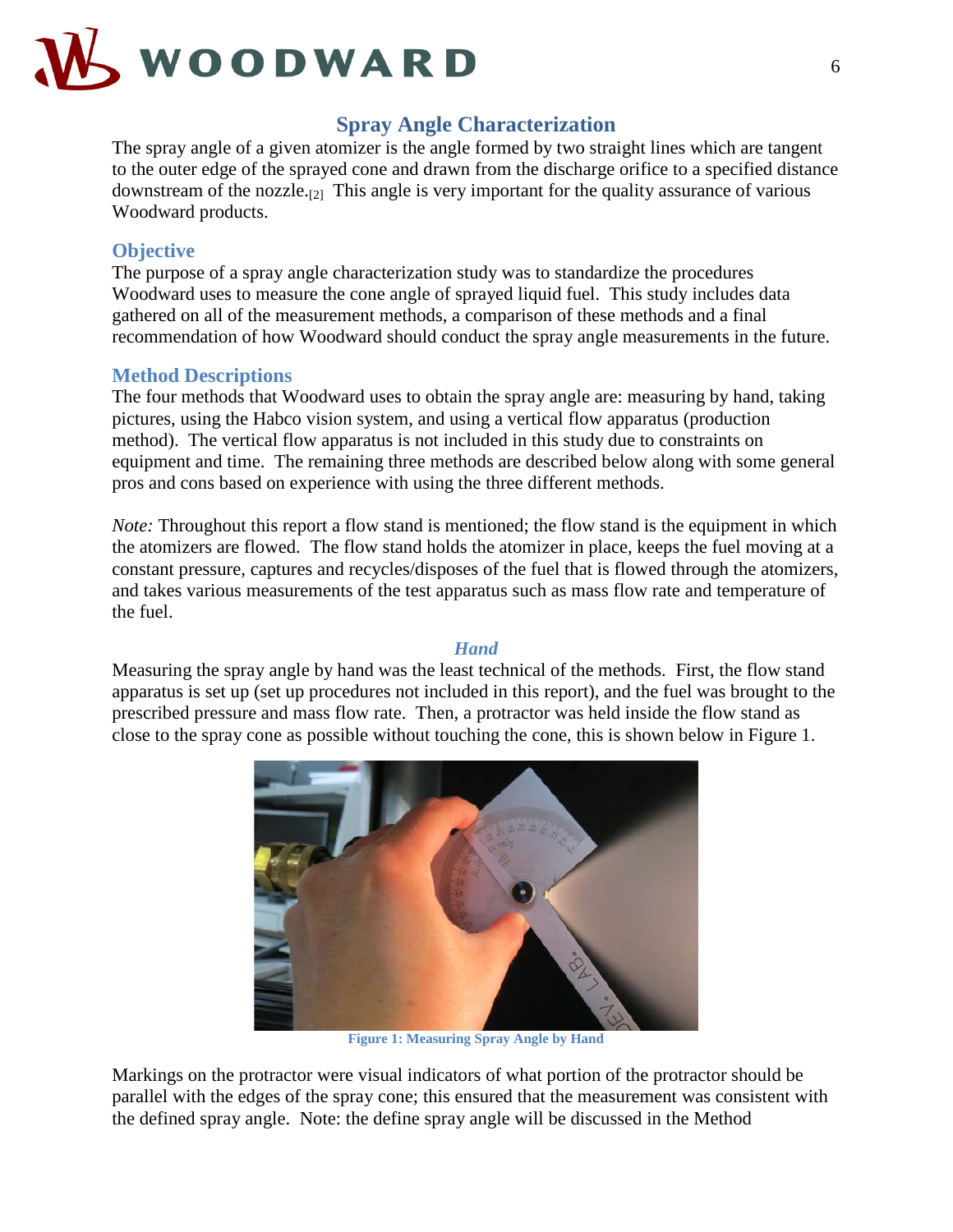

Comparison section. Once the protractor was parallel with the edges of the spray cone, the angle is recorded.

Pros and cons of hand measurements:

- Tedious Work (without good precision)
- Operator Dependent
- Errors
- Visual Fatigue
- + Alignment

#### *Picture*

The picture method of measuring spray angle was first used at Woodward as a system to verify the hand measurements of the spray angle. For this method, after the flow stand is set up, a camera is secured perpendicular to the direction of flow and the lens was placed about one foot away from the exit orifice of the atomizer. After ensuring that the camera was focusing on the fuel cone, a picture was taken. The picture was saved on the computer, sized correctly (not distorted), printed out, lines parallel to the cone edge were drawn, and then the angle was measured using a protractor. See Figure 2 for an example of this process.



**Figure 2: Measuring Spray Angle by Pictures**

This method is very time consuming and not practical for production use, but it was beneficial to the study to be able to compare another method of measuring the spray angle.

Pros and cons of picture measurements:

- Time Consuming
- Camera Settings Vary
- Operator Dependent
- + Consistent Specific Procedure
- + Visualize Lighting Variations (with proper camera settings)

#### *Habco*

Habco is a vision system Woodward has integrated into the flow stand apparatus, but had not been extensively used for measuring the spray angle due to lack of training with the software and camera. Figure 3 is the camera secured to the flow stand and, similar to the picture method, is set up to be perpendicular to the direction of the fuel flow.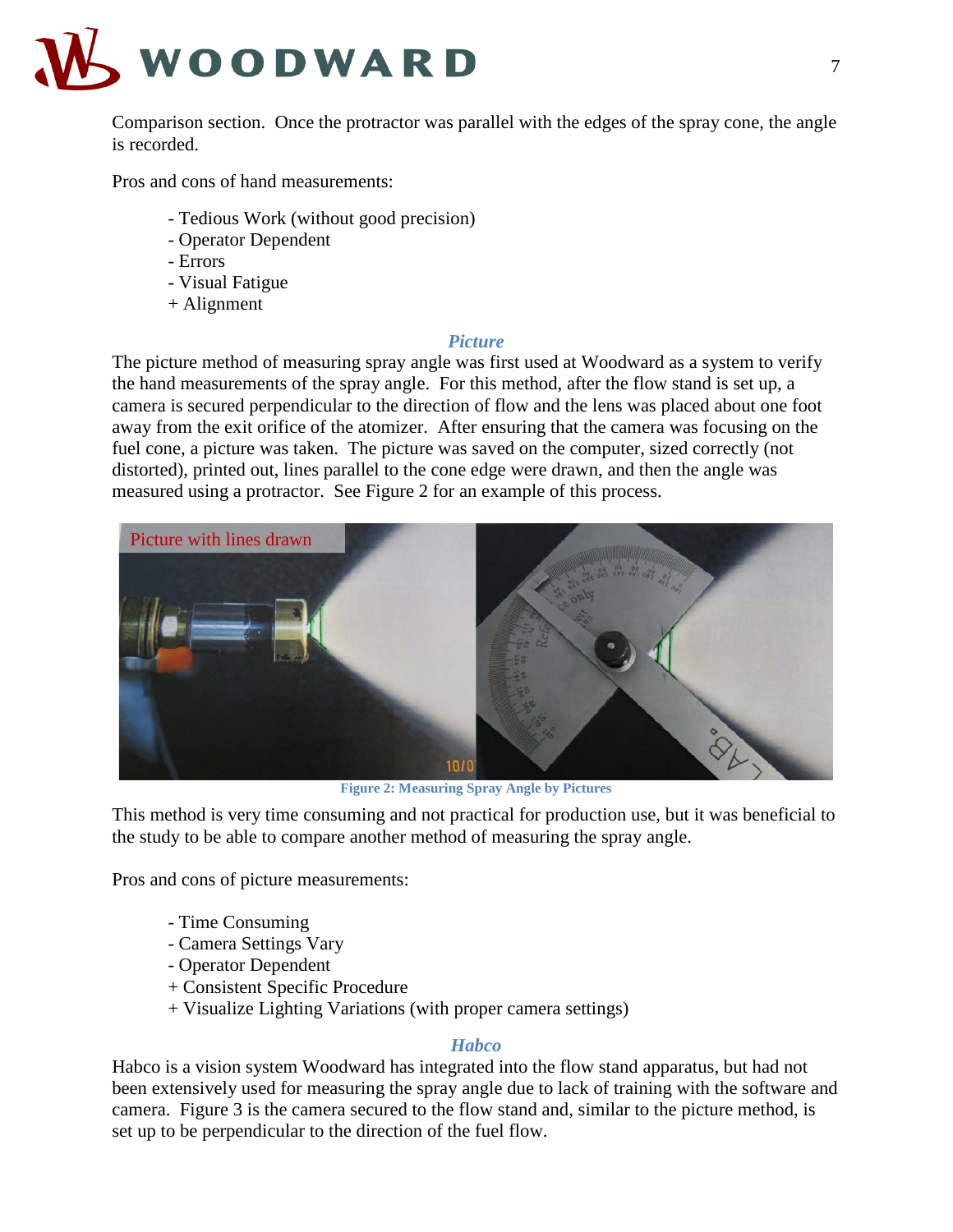

**Figure 3: Habco Camera on the Flow Stand**

This camera is not the same camera that is used in the picture method. This camera is directly connected to the computer in the flow lab and has all of the software necessary. This software is already being used to take measurements of the pressure, temperature and mass flow rate of the fuel in standard procedures. In other words, if this method were to be incorporated at Woodward there would be no additional costs. The Habco system captures live feed of the spray cone, converts the image into a binary image (has an adjustable brightness threshold which will determine whether each pixel is "on" or "off"), and then calculates what the spray angle is for a specified portion of the binary image.

Pros and cons of the Habco vision system:

- Requires a Master
- + Consistent
- + Quick
- + Ability to Quantify Lighting
- + Potential for Production Applications

#### <span id="page-7-0"></span>**Method Comparison**

During the spray angle study, the method which was most accurate, precise, time efficient and repeatable was sought for. First, a specified spray angle had to be defined in order to be consistent in taking measurements and to better quantify the characteristics of each study. A ruler was used to measure the distance from the exit orifice where the spray angle was measured at. See Figure 4 and 5 for pictures of the limits which were set to measure the spray angle.



**Figure 4: Limits Set on the Picture Method**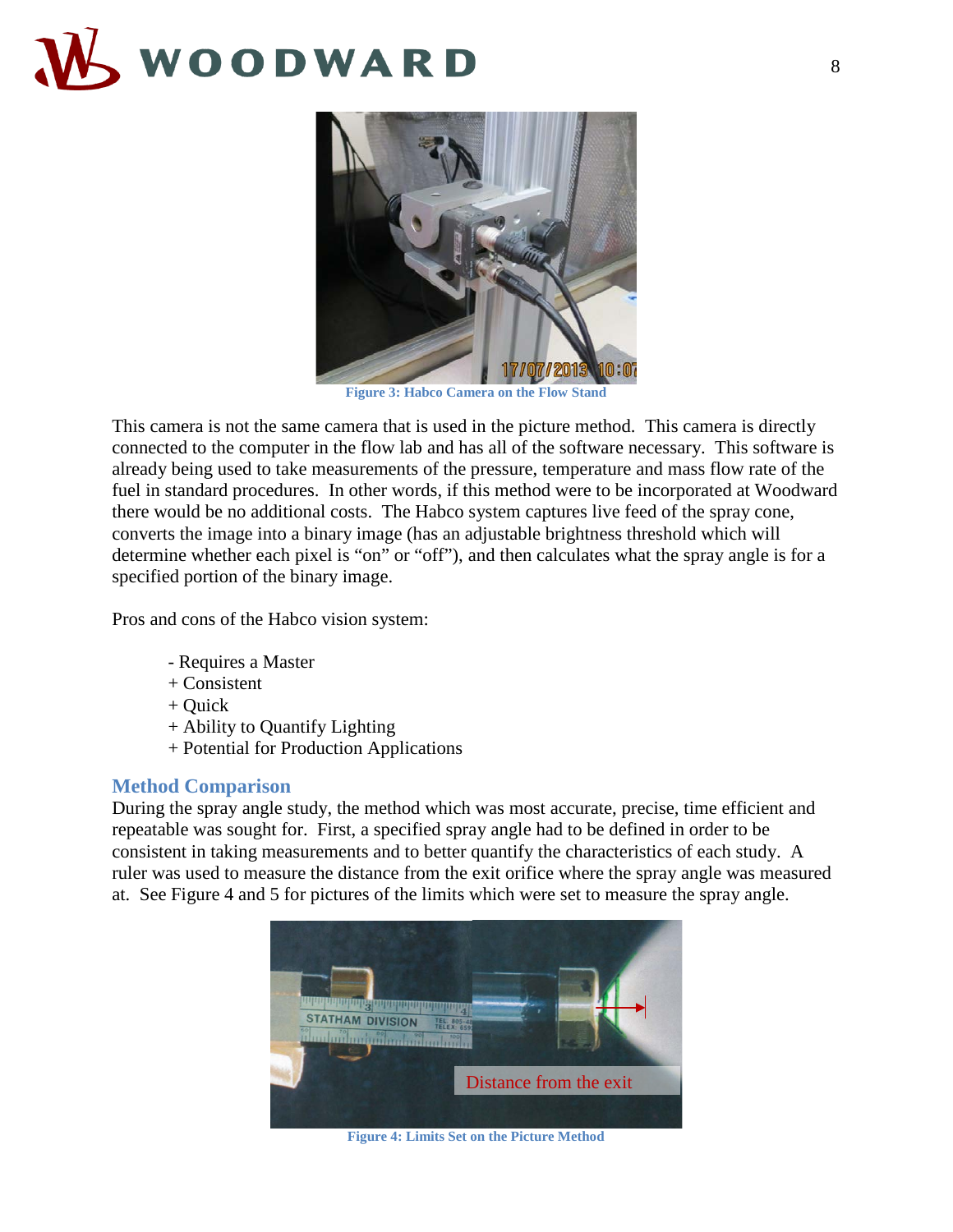

**Figure 5: Limits Set in the Habco System**

The limit specified within the study was set in order to minimize the effects of various spray densities as well as curved cone boundaries. These two factors become more of a problem the further from the exit orifice the measurement is taken, this is apparent in Figure 6.



**Figure 6: Spray Cone Characteristics**

#### *Data Collection*

In this Spray Angle Characterization Study, 25 of the same atomizer were used. The parts were labeled 1 through 25 on the atomizer itself in order to track consistency of the various measurements. The atomizer used had a specification that required the spray angle to be within 80° to 100°. For an initial experiment on the different methods, each atomizer was measured three separated times using each of the methods. Figure 7 (on page 10) shows the data that was collected.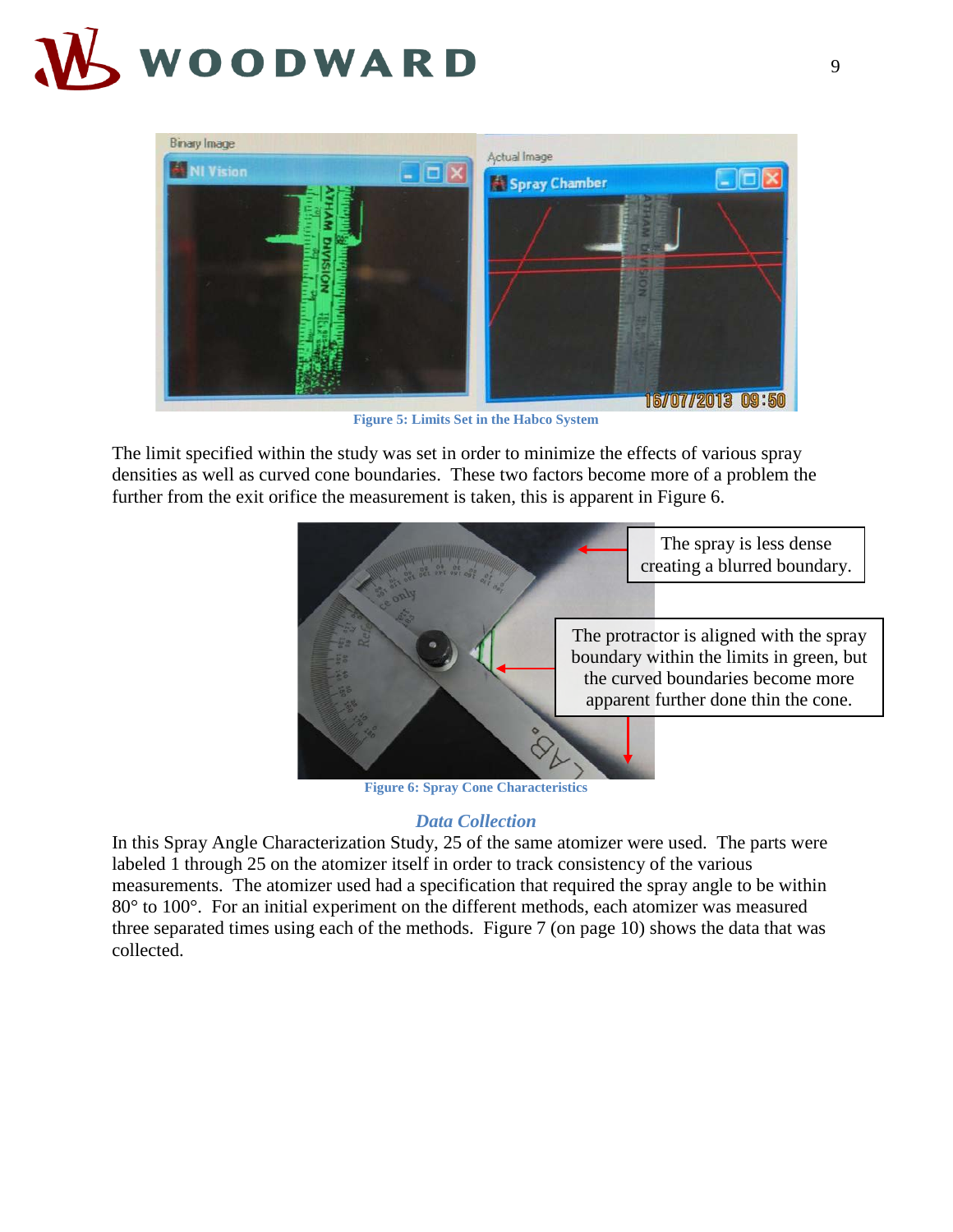

**Figure 7: Data Comparison of Methods**

This data was useful for completing a general comparison on the various pros and cons of each method (listed in Method Descriptions starting on page 6). Also, the data recorded by the Habco vision system was more condensed and repeatable compared to the other two methods. Though most of the data is within the specification of 80° to 100° degrees, it is clear that when measuring by taking pictures, the angle measurements all seem to be shifted higher while the data taken by hand and the Habco system are relatively more consistent with each other.

#### *Timed Data Collection*

In a production facility such as Woodward, it is extremely beneficial to consider how long a process takes verses the information that is gathered. An experiment was conducted to consider any time savings that a particular method might have. This experiment consisted of measuring the spray angle of five atomizers with each of the methods. The flow stand apparatus was set up identically for each method, and there were three fiber optic lights pointing into the center of the cone (lighting effects are discussed in more detail in Effects of Lighting starting on page 11). The start time was recorded, five spray angle measurements were taken and then the end time was recorded. The results are shown in Figure 8.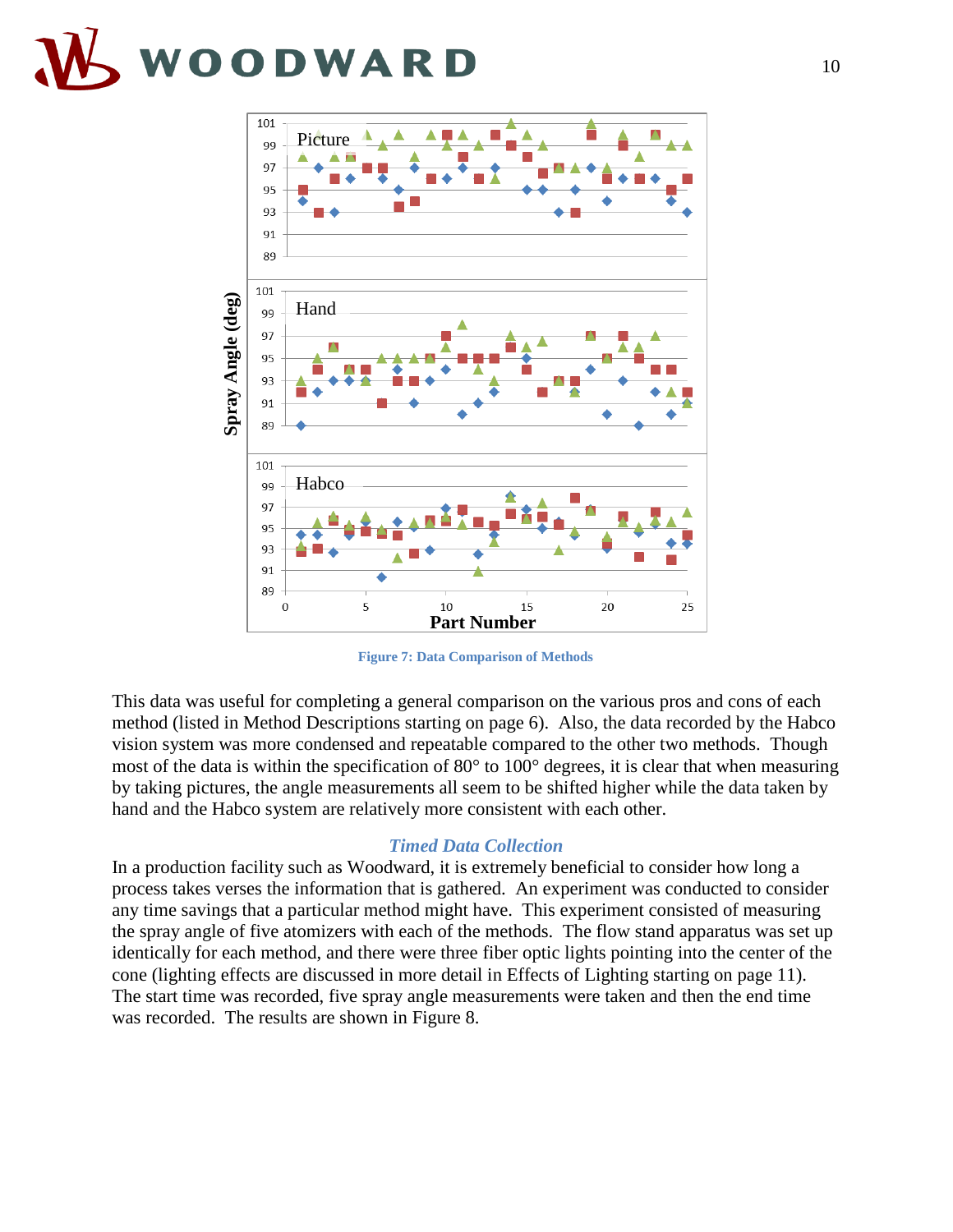

**Figure 8: Data from Timed Experiment**

There is a shift in the data for each of the methods. But if just the trends are considered, the angles recorded were consistent for each atomizer. The consistent data shows that enough time was taken to produce useful results. It is important to see the time saved by using the Habco vision system; the Habco method took 7 minutes while by hand took 12 minutes and the pictures took 21 minutes. Times could vary depending on the operator, but each test was kept consistent.

#### *Effects of Lighting*

Another important consideration for taking spray angle measurements is the lighting within the flow stand. For all of the light configurations fiber optic lighting was used; there were three different set ups originally considered. The three configurations are illustrated in Figure 9.



**Figure 9: Fiber Optic Light Configurations**

When there were no lights used the initial set up time is obviously decreased, but without any light added the data collection becomes less accurate. Though there was no experiment conducted to quantify the decrease in accuracy, it is recommended to use lights. Without light, it was more difficult to visually pick up on the edges of the cone which makes the eye fatigue much faster when taking hand measurements. Also, the Habco measurements had a greater tendency to jump around without any lights.

Experiment set-up is easier to control and much quicker when the light is in the center, as opposed to around the outside. Having the light around the outside was less consistent, easily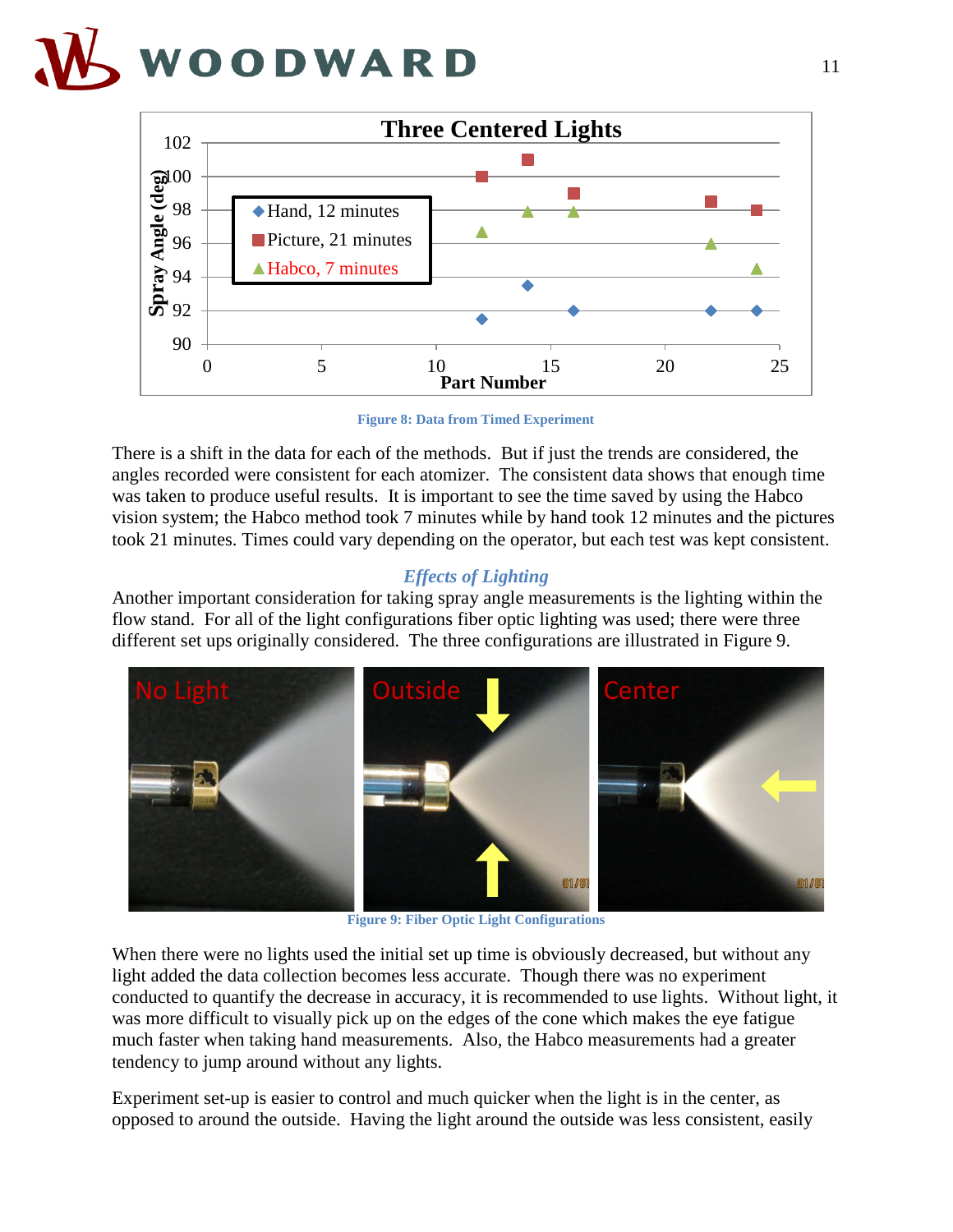

bumped, harder to reach, and often created shadows on the spray if it was not at the correct location or was slightly skewed from the correct direction. An additional benefit is the center light illuminates the dense inner part of the cone. A short experiment was conducted to observe the angle measurements for all of the lighting positions, and is shown by Figure 10.



**Figure 10: Light Position Experiment**

Though it is not a substantial improvement, the measurements were most consistent with three to five center lights. With the center lighting as the preferred lighting set up, the light intensity also had to be considered. How many fiber optic lights should be used and how far away should they be positioned from the exit orifice? An experiment was conducted using only center lighting and the Habco system as the only measurement method. There were 6 different light locations tested; the fiber optic light source started at 6 inches away from the exit orifice and measurements were taken every 2 inches up to 16 inches away. At each location the number of fiber optic lights used varied from one to four lights.



**Figure 11: Light Intensity Experiment**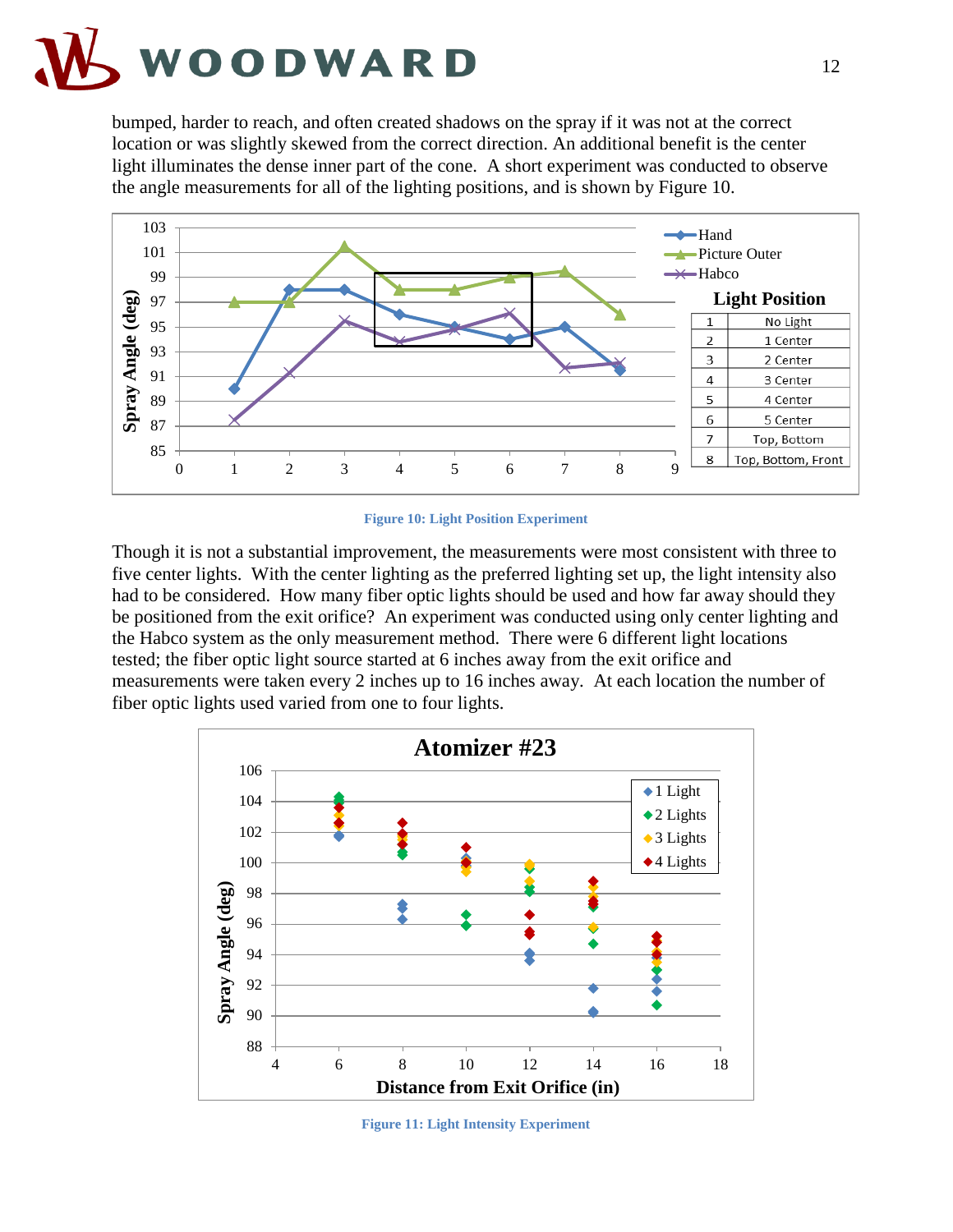

When observing trends of the data, using three or four of the fiber optic light tended to be more linear in the angle measurements. This means that as the distance between the exit orifice and the light source increased, the angle decreased more linearly than when using one or two lights. It is possible that this is more ideal for being able to predict how the flow stand apparatus affects the spray angle as well as being more confident about the measurements Woodward is taking.

Another factor that was recorded in this study was the spread of the data. Spread in this case is caused by variations in the angle while it is being recorded. The angle the Habco software reports is continuously being recalculated until the angle is "accepted" by the observer, so there is always a minimum and a maximum angle that the system reports. For example, while watching the screen, the angle could be continuously fluctuating between 90° and 95°, but the angle recorded or accepted by the operator could be 94°. Figure 11 displays the minimum, maximum, and recorded angle for each light setting at each of the distances. Figure 12 shows the spread or range of these light settings  $(max - min)$ .



**Figure 12: Spread in Angle Reported Using Habco**

The variation in angle measurements increased as the light source got further from the exit orifice. It is recommended to keep the light source within 12 inches of the exit orifice. One factor that contributed to this spread in data is that turbulence began to be visible and was illuminated by the fiber optic lights when the lights were further than 12 inches from the exit orifice.

#### <span id="page-12-0"></span>**Recommendations**

After extensive work in measuring spray angles of atomizers, it is recommended that Woodward use the Habco vision system as their primary method. It saves time, improves accuracy, removes a number of human errors and can increase confidence in the data being reported to Woodward's customers. It is also strongly recommended to obtain a spray angle master so that Woodward can continue to have confidence in the Habco system. With a master, a more optimal light apparatus could be specified.